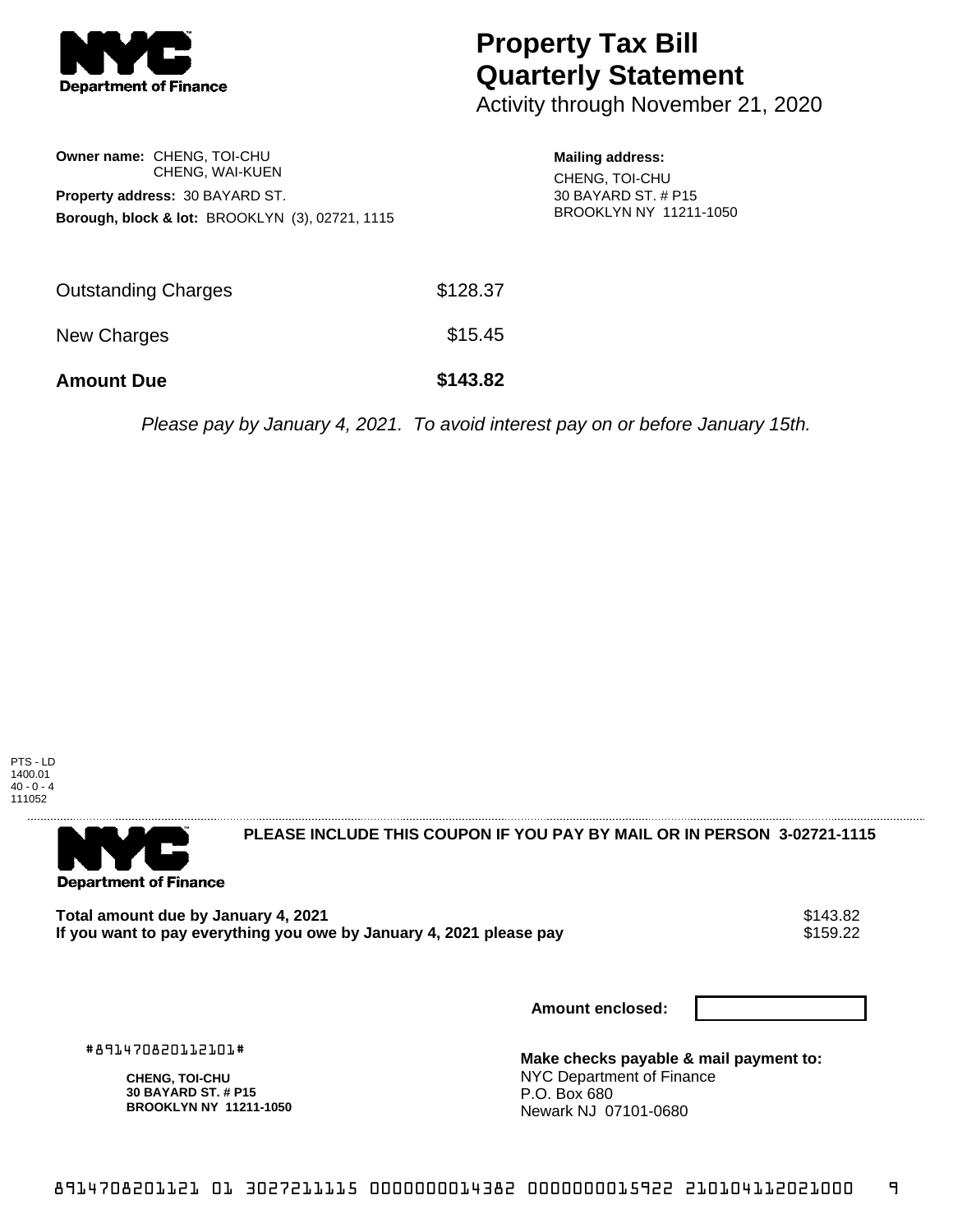

| <b>Billing Summary</b>                                                     | <b>Activity Date Due Date</b> | Amount       |
|----------------------------------------------------------------------------|-------------------------------|--------------|
| Outstanding charges including interest and payments                        | \$128.37                      |              |
| <b>Finance-Property Tax</b>                                                | 01/01/2021                    | \$14.99      |
| <b>Adopted Tax Rate</b>                                                    |                               | \$0.46       |
| <b>Total amount due</b>                                                    |                               | \$143.82     |
| <b>Tax Year Charges Remaining</b>                                          | <b>Activity Date Due Date</b> | Amount       |
| <b>Finance-Property Tax</b>                                                | 04/01/2021                    | \$14.99      |
| <b>Adopted Tax Rate</b>                                                    |                               | \$0.46       |
| Total tax year charges remaining                                           |                               | \$15.45      |
| If you want to pay everything you owe by January 4, 2021 please pay        | \$159.22                      |              |
| If you pay everything you owe by January 4, 2021, you would save:          | \$0.05                        |              |
| How We Calculated Your Property Tax For July 1, 2020 Through June 30, 2021 |                               |              |
|                                                                            | Overall                       |              |
| Tax class 4 - Commercial Or Industrial                                     | <b>Tax Rate</b>               |              |
| Original tax rate billed                                                   | 10.5370%                      |              |
| New Tax rate                                                               | 10.6940%                      |              |
| <b>Estimated Market Value \$2,438</b>                                      |                               |              |
|                                                                            |                               | <b>Taxes</b> |
| <b>Billable Assessed Value</b>                                             | \$1,097                       |              |
| 421a                                                                       | $-528.00$                     |              |
| <b>Taxable Value</b>                                                       | \$569 x 10.6940%              |              |
| <b>Tax Before Abatements and STAR</b>                                      | \$60.88                       | \$60.88      |
| Annual property tax                                                        |                               | \$60.88      |
| Original property tax billed in June 2020                                  | \$59.96                       |              |
| <b>Change In Property Tax Bill Based On New Tax Rate</b>                   | \$.92                         |              |

Please call 311 to speak to a representative to make a property tax payment by telephone.

For information about the interest rate charged on late payments, visit nyc.gov/taxbill.

## **Home banking payment instructions:**

- 1. **Log** into your bank or online bill pay website.
- 2. **Add** the new payee: NYC DOF Property Tax. Enter your account number, which is your boro, block and lot, as it appears here: 3-02721-1115 . You may also need to enter the address for the Department of Finance. The address is P.O. Box 680, Newark NJ 07101-0680.
- 3. **Schedule** your online payment using your checking or savings account.

## **Did Your Mailing Address Change?** If so, please visit us at **nyc.gov/changemailingaddress** or call **311.**

When you provide a check as payment, you authorize us either to use information from your check to make a one-time electronic fund transfer from your account or to process the payment as a check transaction.